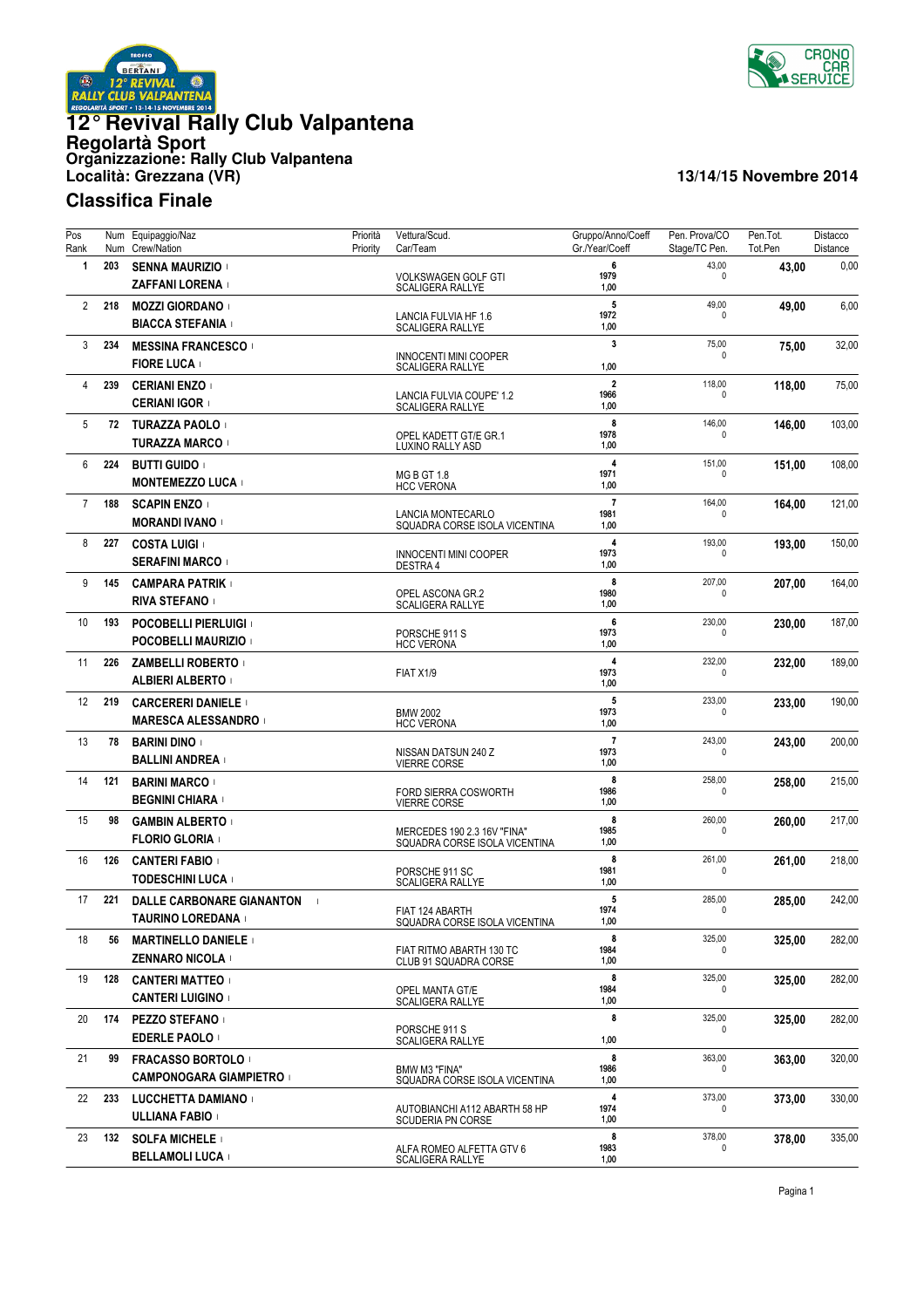



| Pos<br>Rank |     | Num Equipaggio/Naz<br>Num Crew/Nation               | Priorità<br>Priority | Vettura/Scud.<br>Car/Team                                | Gruppo/Anno/Coeff<br>Gr./Year/Coeff     | Pen. Prova/CO<br>Stage/TC Pen. | Pen.Tot.<br>Tot.Pen | Distacco<br>Distance |
|-------------|-----|-----------------------------------------------------|----------------------|----------------------------------------------------------|-----------------------------------------|--------------------------------|---------------------|----------------------|
| 24          | 163 | <b>SULSENTE CORRADO</b><br><b>SULSENTE LEONARDO</b> |                      | OPEL KADETT GT/E<br><b>TEAM BASSANO</b>                  | 8<br>1979<br>1,00                       | 379,00<br>0                    | 379,00              | 336,00               |
| 25          | 241 | <b>RIZZINI DANIELE</b><br><b>RIZZINI ANDREA</b>     |                      | LANCIA FULVIA COUPE' 1.6 HF<br><b>HCC VERONA</b>         | $\overline{2}$<br>1970<br>1,00          | 388,00<br>0                    | 388,00              | 345,00               |
| 26          | 125 | <b>CANTERI MARCO</b><br><b>MELOTTI LUCA</b>         |                      | FORD ESCORT RS<br><b>SCALIGERA RALLYE</b>                | 8<br>1979<br>1,00                       | 391,00<br>0                    | 391,00              | 348,00               |
| 27          | 130 | <b>ALBERTINI CHRISTIAN</b><br>LUCCHI MAURO          |                      | PORSCHE 911 3.0<br><b>SCALIGERA RALLYE</b>               | $\overline{7}$<br>1975<br>1,00          | 393,00<br><sup>0</sup>         | 393,00              | 350,00               |
| 28          | 192 | <b>OLIVIERI LUCIANO</b><br><b>BALLINI FIORENZA</b>  |                      | PORSCHE 911<br><b>SCALIGERA RALLYE</b>                   | 6<br>1975<br>1,00                       | 323,00<br>100                  | 423,00              | 380,00               |
| 29          | 157 | <b>ZARDINI FRANCO</b><br><b>ZARDINI GIORGIA</b>     |                      | FIAT RITMO ABARTH 130 TC<br><b>SCALIGERA RALLYE</b>      | 8<br>1986<br>1,00                       | 438,00<br>$\mathbf{0}$         | 438,00              | 395,00               |
| 30          | 196 | <b>DALBOSCO CLAUDIO</b><br><b>PERINI STEFANO</b>    |                      | <b>BMW 2002</b>                                          | 6<br>1972<br>1,00                       | 473,00<br>0                    | 473,00              | 430,00               |
| 31          | 150 | <b>MANTOVANI MARCO</b><br><b>BAIGUINI MICHELA</b>   |                      | <b>VOLKSWAGEN GOLF GTI</b><br><b>MODENA RACING TEAM</b>  | 8<br>1982<br>1,00                       | 486,00<br>0                    | 486,00              | 443,00               |
| 32          | 20  | <b>PINZINI GIUSEPPE</b><br><b>BORTOLETTO LUCA</b>   |                      | OPEL MANTA 400<br>ORSARA CORSE                           | 8<br>1984<br>1,00                       | 503,00<br>0                    | 503,00              | 460,00               |
| 33          | 137 | <b>FRACASSO ALBERTO</b><br><b>BRANCO GUALTIERO</b>  |                      | PORSCHE 911 SC<br>SCUDERIA AB MOTORSPORT                 | $\overline{\mathbf{r}}$<br>1975<br>1,00 | 510,00<br>0                    | 510,00              | 467,00               |
| 34          | 172 | <b>NICOLIS GIOVANNI</b><br><b>BRUNELLI SIMONE</b>   |                      | <b>BMW 3201</b><br>SCALIGERA RALLYE                      | 8<br>1986<br>1,00                       | 513,00<br>0                    | 513,00              | 470,00               |
| 35          | 238 | <b>DONATI VITALIANO</b><br><b>MOGENTALE CLAUDIO</b> |                      | LANCIA FULVIA HF 1.6<br><b>SCALIGERA RALLYE</b>          | 3<br>1971<br>1,00                       | 214,00<br>300                  | 514,00              | 471,00               |
| 36          | 194 | <b>DAI FIORI CARLO</b><br><b>ZAMPINI STEFANO</b>    |                      | <b>FORD ESCORT RS</b><br><b>SCALIGERA RALLYE</b>         | 6<br>1976<br>1,00                       | 526,00<br>0                    | 526,00              | 483,00               |
| 37          | 106 | <b>CIPRIANI MARCO</b><br><b>SALERNO ALFREDO</b>     |                      | BMW M3<br><b>SCALIGERA RALLYE</b>                        | 8<br>1986<br>1,00                       | 534,00<br>0                    | 534,00              | 491,00               |
| 38          | 214 | <b>CIPRIANI SANDRO</b><br><b>MARZOCCHI GABRIELE</b> |                      | AUTOBIANCHI A112 ABARTH 70 HP<br><b>SCALIGERA RALLYE</b> | 6<br>1982<br>1,00                       | 542,00<br>0                    | 542,00              | 499,00               |
| 39          | 236 | <b>VASSANELLI FABIO</b><br><b>VASSANELLI PIETRO</b> |                      | LANCIA FULVIA 1.3<br><b>HCC VERONA</b>                   | 3<br>1975<br>1,00                       | 568,00<br>0                    | 568,00              | 525,00               |
| 40          | 209 | <b>CORRADI MIRKO</b><br><b>TODESCHINI SIMONE</b>    |                      | AUTOBIANCHI A112 ABARTH 70 HP<br>LUXINO RALLY ASD        | 6<br>1979<br>1,00                       | 576,00<br>0                    | 576,00              | 533,00               |
| 41          | 102 | <b>DUSI ANNA</b> +<br><b>STIZZOLI MARTINA</b>       |                      | FIAT RITMO ABARTH 130 TC<br>ASD STAR 3                   | 8<br>1987<br>1,00                       | 577,00<br><sup>0</sup>         | 577.00              | 534,00               |
| 42          | 74  | <b>VIOLA PAOLO</b><br><b>BERNECOLI LEONARDO</b>     |                      | FORD ESCORT RS 2.0 GR.2<br><b>BMT SCUDERIA BIELLESE</b>  | 8<br>1977<br>1,00                       | 579,00<br>0                    | 579,00              | 536,00               |
| 43          | 237 | <b>DELL'ORCO PIETRO</b><br><b>FASOLI ENZO</b>       |                      | AUTOBIANCHI A112 ABARTH 70 HP<br><b>HCC VERONA</b>       | 3<br>1976<br>1,00                       | 599,00<br>0                    | 599,00              | 556,00               |
| 44          | 244 | <b>UHRIK PETR CZ</b><br><b>UHRIK MARTIN CZ</b>      |                      | SKODA 1000 MB<br>MURALLYNG CLASSIC                       | $\mathbf{1}$<br>1968<br>1,00            | 599,00<br>0                    | 599,00              | 556,00               |
| 45          | 43  | <b>PELLEGRIN RENZO</b><br><b>PESAVENTO GIORGIO</b>  |                      | FIAT 131 ABARTH "ALITALIA"<br>TEAM BASSANO               | 6<br>1976<br>1,00                       | 600,00<br>0                    | 600,00              | 557,00               |
| 46          | 211 | <b>FILIPPI FABRIZIO</b><br><b>MALASPINA DESI</b>    |                      | <b>FIAT 127</b><br><b>VPN MOTORSPORT</b>                 | 6<br>1977<br>1,00                       | 626,00<br>0                    | 626,00              | 583,00               |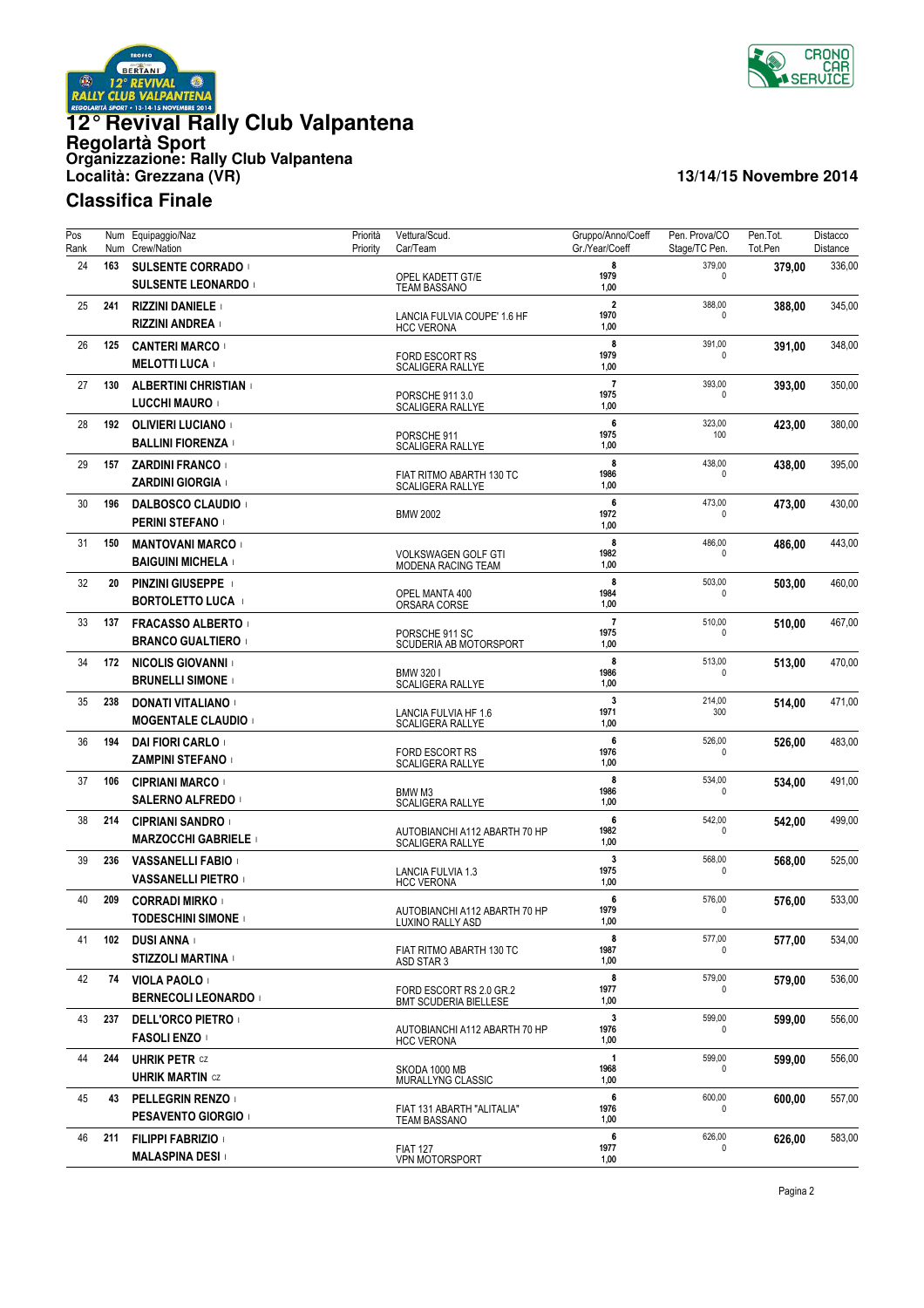



| Pos<br>Rank | Num<br>Num   | Equipaggio/Naz<br>Crew/Nation                             | Priorità<br>Priority | Vettura/Scud.<br>Car/Team                                       | Gruppo/Anno/Coeff<br>Gr./Year/Coeff | Pen. Prova/CO<br>Stage/TC Pen. | Pen.Tot.<br>Tot.Pen | Distacco<br>Distance |
|-------------|--------------|-----------------------------------------------------------|----------------------|-----------------------------------------------------------------|-------------------------------------|--------------------------------|---------------------|----------------------|
| 47          | 122          | <b>FAVERO GIAMBATTISTA</b><br><b>MARTINI FELICE</b>       |                      | FORD SIERRA COSWORTH "FREZZA"<br><b>SCALIGERA RALLYE</b>        | 8<br>1986<br>1,00                   | 332,00<br>300                  | 632.00              | 589,00               |
| 48          | 191          | <b>RIZZONELLI MARCO</b><br><b>MARSEGLIA EDUARDO</b>       |                      | PEUGEOT 205 GTI                                                 | $\overline{7}$<br>1985<br>1,00      | 635,00<br>$\mathbf 0$          | 635,00              | 592,00               |
| 49          | 138          | <b>AMBROSI ANTONIO</b><br><b>AMBROSI MATTEO</b>           |                      | FIAT RITMO 105 TC<br><b>SCALIGERA RALLYE</b>                    | $\overline{7}$<br>1983<br>1,00      | 636,00<br>0                    | 636,00              | 593,00               |
| 50          | $\mathbf{2}$ | "LUCKY"  <br>"RUDY"                                       |                      | FERRARI 308 GTB "VS OLIO FIAT"<br>SQUADRA CORSE ISOLA VICENTINA | 8<br>1979<br>1,00                   | 649,00<br>0                    | 649,00              | 606,00               |
| 51          | 75           | <b>BIANCHINI MAURIZIO</b><br><b>MATEROZZI PAOLO</b>       |                      | FORD ESCORT RS 2.0 GR.2 "CASTROL"                               | 8<br>1978<br>1,00                   | 664,00<br>$\Omega$             | 664,00              | 621,00               |
| 52          | 153          | <b>GALLO FRANCESCO</b><br>NODARI PAOLO 1                  |                      | OPEL KADETT GT/E<br>SQUADRA CORSE ISOLA VICENTINA               | 8<br>1978<br>1,00                   | 666,00<br>$\Omega$             | 666,00              | 623,00               |
| 53          | 108          | <b>BONADEI GIANANDREA</b><br><b>BONADEI NICOLA</b>        |                      | FIAT 131 ABARTH "FIAT"<br><b>TEAM BASSANO</b>                   | 6<br>1976<br>1,00                   | 674,00<br>$\Omega$             | 674,00              | 631,00               |
| 54          | 169          | <b>MACCINI DANIELE</b><br><b>MACCINI GIOVANNI</b>         |                      | BMW 3231<br>LUXINO RALLY ASD                                    | 8<br>1980<br>1,00                   | 676,00<br>0                    | 676,00              | 633,00               |
| 55          | 176          | <b>EDERLE ALESSIO</b><br><b>GIRLANDA ANDREA</b> I         |                      | FIAT RITMO ABARTH 130 TC<br>ASD JULLY E C.                      | 8<br>1983<br>1,00                   | 683,00<br>0                    | 683,00              | 640,00               |
| 56          | 177          | <b>STERZI ANDREA</b><br><b>BENEDETTI ADALBERTO  </b>      |                      | OPEL KADETT GT/E<br>LUXINO RALLY ASD                            | 8<br>1979<br>1,00                   | 718,00<br>$\mathbf 0$          | 718.00              | 675,00               |
| 57          | 19           | <b>UBERTINO SILVIO</b><br><b>SOFFRITTI MASSIMO</b>        |                      | PORSCHE 911 RSR "EMINENCE"<br>SCUDERIA BIELLESE B.M.T.          | $\overline{7}$<br>1975<br>1,00      | 723,00<br>0                    | 723,00              | 680,00               |
| 58          | 103          | <b>CIPRIANI PIETRO</b><br><b>GARONZI ANDREA</b>           |                      | RENAULT R5 ALPINE GR.2<br><b>SCALIGERA RALLYE</b>               | $\overline{7}$<br>1978<br>1,00      | 728,00<br>$\mathbf{0}$         | 728,00              | 685,00               |
| 59          | 73           | <b>BERNECOLI SANDRO</b><br><b>CERUTI MILLET MARTINA</b>   |                      | FIAT 131 ABARTH "OLIO FIAT"<br>BIELLA CORSE HISTORIC TEAM       | 8<br>1977<br>1,00                   | 737,00<br>$\Omega$             | 737,00              | 694,00               |
| 60          | 53           | <b>POLICANTE VITTORIO</b><br><b>FAUSTINI PIERANGELO  </b> |                      | OPEL ASCONA E 2.0 GR.2<br>PRO ENERGY MOTORSPORT                 | 8<br>1981<br>1,00                   | 540,00<br>200                  | 740,00              | 697,00               |
| 61          | 111          | <b>TACCHELLA BRUNO</b><br><b>TACCHELLA MICHELE</b>        |                      | BMW M3<br><b>VIERRE CORSE</b>                                   | 8<br>1987<br>1,00                   | 743,00<br>0                    | 743,00              | 700,00               |
| 62          | 230          | <b>TODESCHINI DAVIDE</b><br><b>BERTAGNOLI DAMIANO</b>     |                      | <b>FIAT 127</b><br><b>VPN MOTORSPORT</b>                        | $\overline{4}$<br>1973<br>1,00      | 750,00<br>$\mathbf 0$          | 750,00              | 707,00               |
| 63          | 189          | <b>GRIMALDI GIANPAOLO</b><br><b>SALGARO NICOLO'</b>       |                      | PEUGEOT 205 GTI<br>SQUADRA CORSE ISOLA VICENTINA                | $\overline{7}$<br>1986<br>1,00      | 776,00<br>0                    | 776,00              | 733,00               |
| 64          | 81           | <b>BIANCO ALESSANDRO</b><br><b>BAZZEATO ELISA SARA</b>    |                      | VOLKSWAGEN GOLF GTI GR.A<br>CARS FOR FUN ASD                    | 8<br>1984<br>1,00                   | 778,00                         | 778,00              | 735,00               |
| 65          | 123          | ZANINI IVO +<br><b>MENEGATTI CORNELIO</b>                 |                      | LANCIA DELTA 4 WD "ESSO"<br>ORSARA CORSE                        | 8<br>1986<br>1,00                   | 586,00<br>200                  | 786,00              | 743,00               |
| 66          | 146          | <b>PICCOLI PAOLO</b><br><b>CANOVA FERNANDO</b>            |                      | OPEL KADETT GT/E                                                | 8<br>1977<br>1,00                   | 822,00<br>0                    | 822,00              | 779,00               |
| 67          | 166          | <b>GROSSULE FABIO</b><br><b>GROSSULE MATTEO</b>           |                      | OPEL MANTA GT/E<br><b>VPN MOTORSPORT</b>                        | 6<br>1976<br>1,00                   | 733,00<br>100                  | 833,00              | 790,00               |
| 68          | 165          | <b>BOIN DAVIDE</b><br><b>SCAGGION GIANMARIA</b>           |                      | OPEL MANTA GT/E<br>SQUADRA CORSE ISOLA VICENTINA                | 6<br>1976<br>1,00                   | 736,00<br>100                  | 836,00              | 793,00               |
| 69          | 162          | <b>DAL BIANCO EDI</b><br><b>MADDALOZZO JENNY</b>          |                      | TALBOT LOTUS<br><b>TEAM BASSANO</b>                             | 8<br>1980<br>1,00                   | 841,00<br>0                    | 841,00              | 798,00               |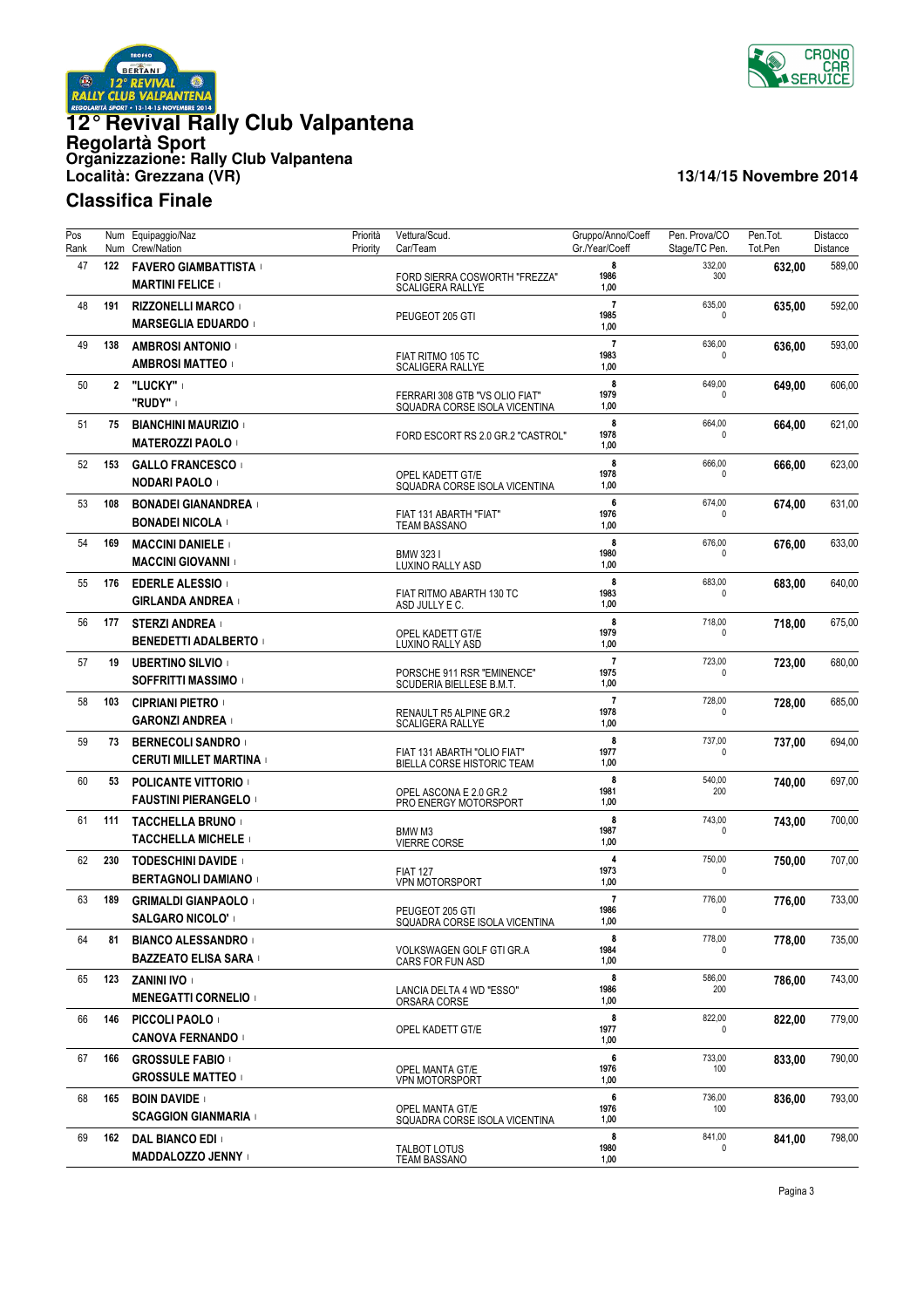

![](_page_3_Picture_1.jpeg)

| Pos<br>Rank | Num<br>Num | Equipaggio/Naz<br>Crew/Nation                          | Priorità<br>Priority | Vettura/Scud.<br>Car/Team                                              | Gruppo/Anno/Coeff<br>Gr./Year/Coeff     | Pen. Prova/CO<br>Stage/TC Pen. | Pen.Tot.<br>Tot.Pen | Distacco<br>Distance |
|-------------|------------|--------------------------------------------------------|----------------------|------------------------------------------------------------------------|-----------------------------------------|--------------------------------|---------------------|----------------------|
| 70          | 185        | <b>LUCIAN EGIDIO</b><br><b>RESENTERRA RENATO</b>       |                      | FIAT X1/9<br><b>TEAM BASSANO</b>                                       | $\overline{7}$<br>1979<br>1,00          | 647,00<br>200                  | 847,00              | 804,00               |
| 71          | 118        | <b>GAGGIOLI ALBERTO</b><br><b>DABBRESCIA RICCARDO</b>  |                      | BMW M3                                                                 | 8<br>1987<br>1,00                       | 848,00<br>0                    | 848,00              | 805,00               |
| 72          | 100        | <b>MARCHETTO GUIDO</b><br><b>ZAMBONI ROBERTO</b>       |                      | BMW 3201<br>SQUADRA CORSE ISOLA VICENTINA                              | 8<br>1984<br>1,00                       | 857,00<br>0                    | 857,00              | 814,00               |
| 73          | 105        | <b>LOMBARDO VITO</b><br><b>GANASSINI STEFANO</b>       |                      | FORD SIERRA COSWORTH "FINA"<br><b>SCALIGERA RALLYE</b>                 | 8<br>1986<br>1,00                       | 859,00<br>0                    | 859,00              | 816,00               |
| 74          | 158        | <b>SCAPIN ARMIDO</b><br><b>SCAPIN LORIS</b>            |                      | TALBOT LOTUS GR.2<br>SQUADRA CORSE ISOLA VICENTINA                     | 8<br>1980<br>1,00                       | 879,00<br><sup>0</sup>         | 879,00              | 836,00               |
| 75          | 97         | <b>FRACASSO LUIGI</b><br><b>FRACASSO MASSIMO</b>       |                      | MERCEDES 190 2.3 16V "BASTOS"<br>SQUADRA CORSE ISOLA VICENTINA         | 8<br>1986<br>1,00                       | 891,00<br><sup>0</sup>         | 891,00              | 848,00               |
| 76          | 229        | <b>RODELLA VIRGILIO</b><br>ZANDONA' LEONARDO +         |                      | LANCIA FULVIA 1.3<br><b>SCALIGERA RALLYE</b>                           | 4<br>1975<br>1,00                       | 950,00<br>0                    | 950,00              | 907,00               |
| 77          | 107        | <b>SALVI ALESSANDRO</b><br><b>DE PASCALE ANDREA</b>    |                      | ALPINE RENAULT A110 1.8<br><b>SCALIGERA RALLYE</b>                     | 6<br>1973<br>1,00                       | 967,00<br>0                    | 967,00              | 924,00               |
| 78          | 48         | <b>MIGLIORANZI ENRICO</b><br><b>DAL SANTO PAOLA</b>    |                      | OPEL ASCONA 400 "OPEL TRE VENEZIE"                                     | 8<br>1981<br>1,00                       | 978,00<br>0                    | 978,00              | 935,00               |
| 79          | 101        | <b>SOAVE FIORENZA</b><br><b>ZANETTI EMMA</b>           |                      | FIAT RITMO ABARTH 125 "4 ROMBI CORSE"<br>SQUADRA CORSE ISOLA VICENTINA | 8<br>1982<br>1,00                       | 998,00<br>0                    | 998,00              | 955,00               |
| 80          | 119        | <b>RUOSO GIULIANO</b><br><b>PESCADOR ERIK</b>          |                      | FORD SIERRA COSWORTH<br>SPORTIMAGE                                     | 8<br>1986<br>1,00                       | 998,00<br>0                    | 998,00              | 955,00               |
| 81          | 149        | <b>FRANCHINI EZIO</b><br><b>ROSSATO MAURIZIO</b>       |                      | <b>VOLKSWAGEN GOLF GTI</b><br><b>HCC VERONA</b>                        | 8<br>1984<br>1,00                       | 1.019,00<br>0                  | 1.019,00            | 976,00               |
| 82          | 27         | <b>MÖLLENBECK LUDGER D</b><br><b>MÜHLHAN GABI D</b>    |                      | AUDI 80 QUATTRO                                                        | 8<br>1984<br>1,00                       | 929,00<br>100                  | 1.029,00            | 986,00               |
| 83          | 187        | <b>CONTI SILVANO</b><br><b>BRUNELLI MARTA</b>          |                      | FIAT X1/9                                                              | $\overline{7}$<br>1981<br>1,00          | 730,00<br>300                  | 1.030,00            | 987,00               |
| 84          | 31         | <b>PLÜSCHKE THOMAS D</b><br>ZIEGLER BARBARA D          |                      | <b>BMW 2002</b>                                                        | 6<br>1971<br>1,00                       | 1.032,00<br>0                  | 1.032,00            | 989,00               |
| 85          | 242        | <b>WAGNER KARLHEINZ D</b><br><b>MAYER WERNER D</b>     |                      | AUSTIN MINI COOPER S<br>AMC LUDWIGSHAFEN GERMANY                       | $\overline{\mathbf{2}}$<br>1968<br>1,00 | 1.054,00<br>0                  | 1.054,00            | 1.011,00             |
| 86          | 178        | <b>SAVIOTTI FABIO</b><br><b>BIANCHI ANDREA JADER</b> I |                      | OPEL KADETT GT/E<br>VCCC CARDUCCI                                      | 8<br>1978<br>1,00                       | 762,00<br>300                  | 1.062.00            | 1.019,00             |
| 87          | 205        | <b>SIMIONATO MAURO</b><br><b>DARISI MASSIMO</b>        |                      | FIAT 127 GR.2 "ALITALIA"                                               | 6<br>1,00                               | 786,00<br>300                  | 1.086.00            | 1.043,00             |
| 88          | 161        | VALLOTTO MASSIMO<br><b>CRACCO CHRISTIAN</b>            |                      | OPEL ASCONA SR GR.2<br>TEAM BASSANO                                    | 8<br>1979<br>1,00                       | 874,00<br>300                  | 1.174,00            | 1.131,00             |
| 89          | 55         | <b>ALBERTI MATTEO</b><br><b>BIANCHI SILVIA</b>         |                      | ALFA ROMEO ALFETTA GTV<br>RALLY CLUB VALPANTENA                        | 8<br>1981<br>1,00                       | 885,00<br>300                  | 1.185,00            | 1.142,00             |
| 90          | 168        | <b>BALDO DANIELE</b><br><b>OLIVIERI NANCY</b>          |                      | OPEL MANTA GT/E<br><b>SCALIGERA RALLYE</b>                             | 8<br>1986<br>1,00                       | 1.198,00<br>0                  | 1.198,00            | 1.155,00             |
| 91          | 57         | <b>GESUITA GIANLUCA</b><br><b>GESUITA NICOLA</b>       |                      | <b>FORD SIERRA COSWORTH</b><br><b>SCALIGERA RALLYE</b>                 | 8<br>1986<br>1,00                       | 1.113,00<br>100                | 1.213,00            | 1.170,00             |
| 92          | 195        | <b>PASETTO ANDREA</b><br><b>PASETTO MATTEO</b>         |                      | <b>BMW 2002 TI</b><br><b>SCALIGERA RALLYE</b>                          | 6<br>1972<br>1,00                       | 1.218,00<br>0                  | 1.218,00            | 1.175,00             |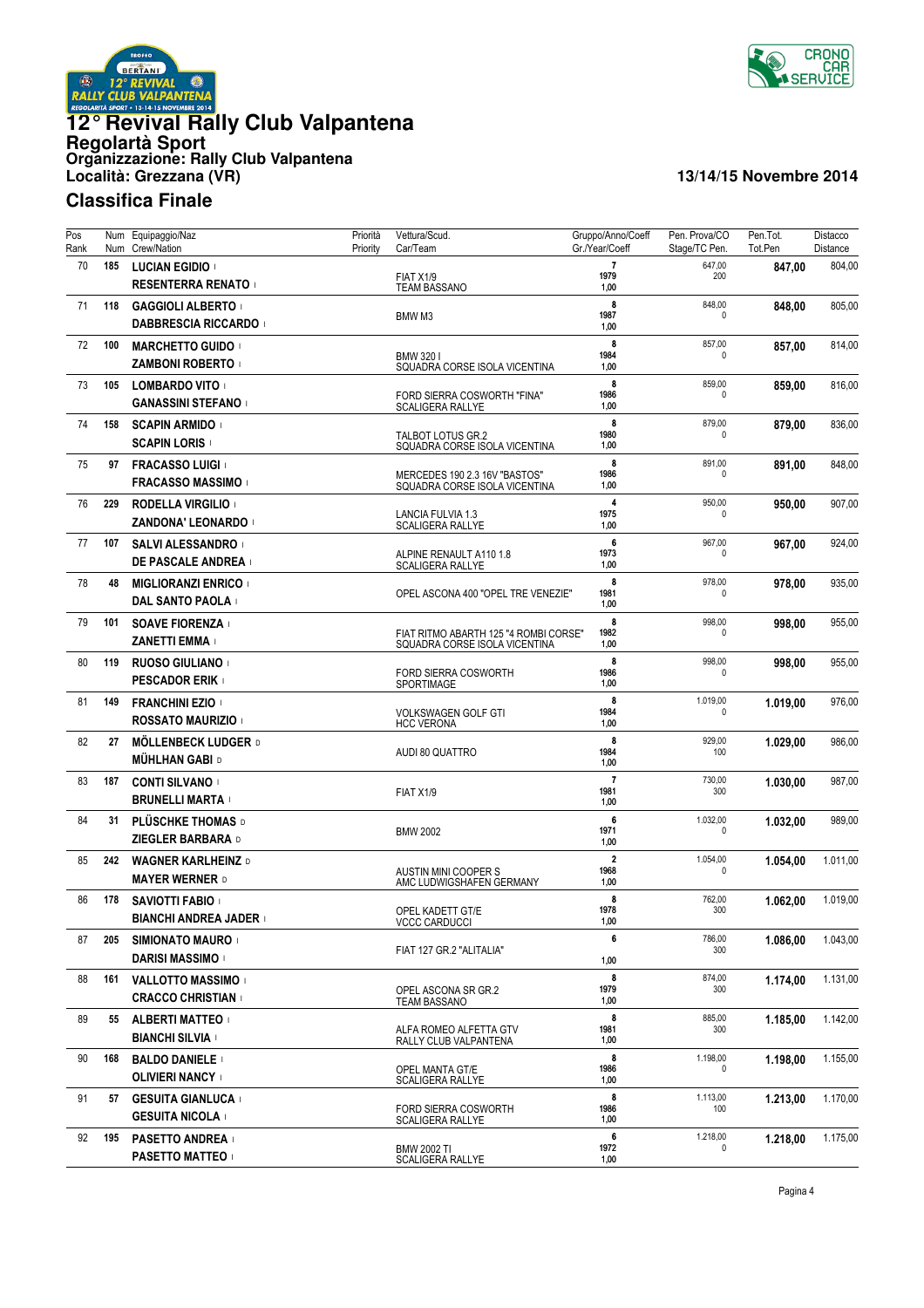![](_page_4_Picture_0.jpeg)

![](_page_4_Picture_1.jpeg)

| Pos<br>Rank | Num<br>Num | Equipaggio/Naz<br>Crew/Nation                              | Priorità<br>Priority | Vettura/Scud.<br>Car/Team                       | Gruppo/Anno/Coeff<br>Gr./Year/Coeff | Pen. Prova/CO<br>Stage/TC Pen. | Pen.Tot.<br>Tot.Pen | Distacco<br>Distance |
|-------------|------------|------------------------------------------------------------|----------------------|-------------------------------------------------|-------------------------------------|--------------------------------|---------------------|----------------------|
| 93          | 93         | <b>ROCCABIANCA MARCO</b><br><b>FORNI VENTURA FILIPPO I</b> |                      | PORSCHE 911 GR.4<br><b>RALLY FRIENDS</b>        | 8<br>1,00                           | 1.230,00<br>0                  | 1.230,00            | 1.187,00             |
| 94          | 152        | <b>PANATO GIANFRANCO</b><br><b>ZECCHINI MANOLO</b>         |                      | OPEL KADETT GT/E<br>OMEGA                       | 6<br>1976<br>1,00                   | 1.235,00<br>0                  | 1.235,00            | 1.192,00             |
| 95          | 28         | <b>WEHNER CLAUS-PETER D</b><br><b>KRAEMER JENS D</b>       |                      | FORD ESCORT RS 2.0<br>WIESBADEN                 | 6<br>1975<br>1,00                   | 1.039,00<br>200                | 1.239,00            | 1.196,00             |
| 96          | 225        | <b>DEGLI ANTONI ARMANDO I</b><br><b>BOSCHETTO FABIO</b>    |                      | FIAT 128 SL GR.2<br>JAZZ TECH TEAM ASD          | $\overline{4}$<br>1974<br>1,00      | 1.255,00<br>0                  | 1.255.00            | 1.212,00             |
| 97          | 160        | <b>RANDON NICOLA</b><br><b>SPONDA MARTINA</b>              |                      | FIAT RITMO ABARTH 130 TC<br><b>TEAM BASSANO</b> | 8<br>1983<br>1,00                   | 1.276,00<br><sup>0</sup>       | 1.276,00            | 1.233,00             |
| 98          | 87         | <b>MOSCATO FABIO</b><br><b>CORRADI ELISA</b>               |                      | OPEL MANTA GT/E<br><b>SCALIGERA RALLYE</b>      | 8<br>1979<br>1,00                   | 1.277,00<br><sup>0</sup>       | 1.277,00            | 1.234,00             |
| 99          | 29         | <b>GREGORI UWE D</b><br><b>GREGORI LUCA MAURICE D</b>      |                      | OPEL KADETT GT/E                                | 6<br>1976<br>1,00                   | 1.356,00<br>0                  | 1.356,00            | 1.313,00             |
| 100         | 91         | <b>BRUSORI SIMONE</b><br><b>ROSSI GIACOMO</b>              |                      | PORSCHE 911 GR.3<br><b>RALLY FRIENDS</b>        | 8<br>1,00                           | 1.366,00<br>0                  | 1.366.00            | 1.323,00             |
| 101         | 89         | <b>BRUSORI LUCA</b><br><b>BRUSORI MARCO</b>                |                      | PORSCHE 911 GR.4<br><b>RALLY FRIENDS</b>        | $\overline{7}$<br>1973<br>1,00      | 1.299,00<br>100                | 1.399,00            | 1.356,00             |
| 102         | 133        | <b>CRISTOFOLI STEFANO</b><br><b>PASQUALI ENEA</b>          |                      | FIAT RITMO ABARTH 125                           | 8<br>1983<br>1,00                   | 1.409,00<br>0                  | 1.409,00            | 1.366,00             |
| 103         | 37         | <b>FENOGLIO CRISTIANO</b><br>PERUZZI DAVIDE                |                      | FIAT 124 ABARTH GR.4 "FIAT"                     | 6<br>1972<br>1,00                   | 1.020,00<br>400                | 1.420,00            | 1.377,00             |
| 104         | 151        | <b>ZAMPERINI LUIGI</b><br><b>CERIANI MICAELA</b>           |                      | OPEL KADETT GT/E GR.1                           | 8<br>1979<br>1,00                   | 1.438,00<br>0                  | 1.438,00            | 1.395,00             |
| 105         | 94         | <b>GALEOTTI MAURIZIO</b><br><b>BERALDI NICOLA</b>          |                      | PORSCHE 911 GR.4                                | 8<br>1975<br>1,00                   | 1.152,00<br>300                | 1.452,00            | 1.409,00             |
| 106         | 199        | <b>VESPA VALERIO</b><br>ABRUZZO ALESSANDRO                 |                      | FIAT 124 ABARTH                                 | 6<br>1975<br>1,00                   | 1.530,00<br>0                  | 1.530,00            | 1.487,00             |
| 107         | 143        | <b>BERTAGNOLI FABIO</b><br><b>BERTAGNOLI MICHELE</b>       |                      | PORSCHE 911 SC<br><b>SCALIGERA RALLYE</b>       | 8<br>1980<br>1,00                   | 1.556,00<br>0                  | 1.556,00            | 1.513,00             |
| 108         | 154        | <b>CAZZOLA ANDREA</b><br><b>LIESSI RONI</b>                |                      | BMW 3251<br>SQUADRA CORSE ISOLA VICENTINA       | 8<br>1985<br>1,00                   | 1.511,00<br>100                | 1.611,00            | 1.568,00             |
| 109         | 232        | <b>COSTANZI ERMANNO</b><br><b>FRANCHINI DENIS  </b>        |                      | <b>FIAT 127 GR.2</b><br>SCALIGERA RALLYE        | 4<br>1972<br>1,00                   | 1.631,00<br>0                  | 1.631,00            | 1.588,00             |
| 110         | 131        | <b>GUGLIELMI GIULIO</b><br>PERUFFO MARCO                   |                      | PORSCHE 911 SC 3.0 "MARTINI RACING"<br>OMEGA    | 8<br>1981<br>1,00                   | 1.703,00<br>0                  | 1.703,00            | 1.660,00             |
| 111         | 156        | ZANCHI GIANFRANCO +<br><b>ZANCHI GIANMARCO</b>             |                      | OPEL ASCONA SR GR.2<br><b>TALIA CLASSIC</b>     | 8<br>1980<br>1,00                   | 1.742,00<br>0                  | 1.742,00            | 1.699,00             |
| 112         | 141        | <b>ROBBI LUCA</b><br><b>DAL BRA' ALFONSO</b>               |                      | PORSCHE 911 SC                                  | 8<br>1982<br>1,00                   | 1.798,00<br>0                  | 1.798,00            | 1.755,00             |
| 113         | 182        | LOVATO ANDREA<br>VOLINIA ANTONIO                           |                      | PEUGEOT 205 GTI<br>CLUB 91 SQUADRA CORSE        | 8<br>1986<br>1,00                   | 1.015,00<br>800                | 1.815,00            | 1.772,00             |
| 114         | 147        | <b>COSTOLA MICHELE</b><br><b>COSTOLA GIANNI</b>            |                      | OPEL KADETT GT/E 1.9                            | 8<br>1979<br>1,00                   | 1.722,00<br>100                | 1.822,00            | 1.779,00             |
| 115         | 228        | <b>PERINI MASSIMO</b><br><b>TAMPELLA ROBERTO</b>           |                      | LANCIA FULVIA COUPE' 1.3S                       | 4<br>1972<br>1,00                   | 1.843,00<br>$\mathbf{0}$       | 1.843,00            | 1.800,00             |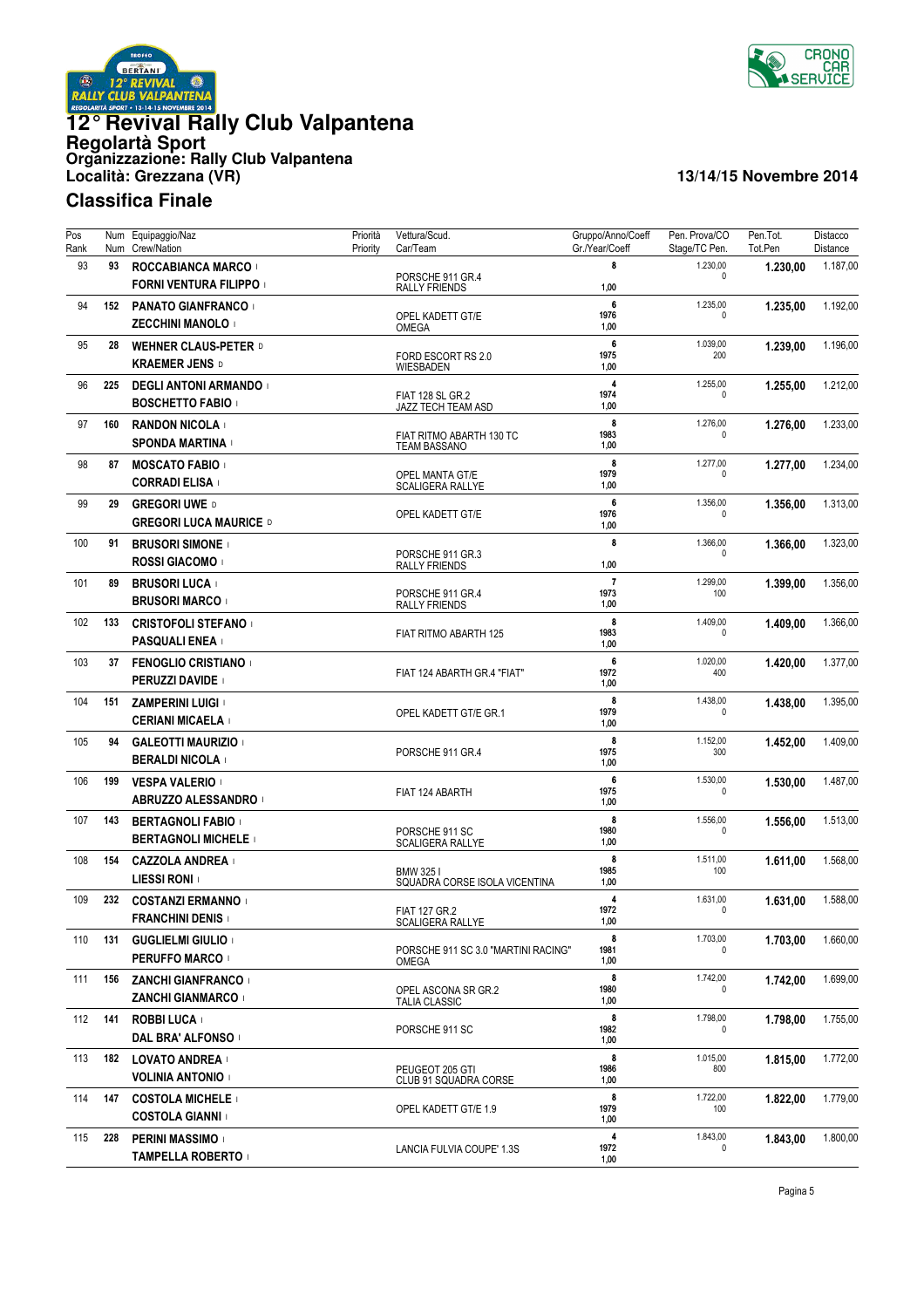![](_page_5_Picture_0.jpeg)

![](_page_5_Picture_1.jpeg)

| $\overline{Pos}$<br>Rank | Num | Num Equipaggio/Naz<br>Crew/Nation                         | Priorità<br>Priority | Vettura/Scud.<br>Car/Team                                | Gruppo/Anno/Coeff<br>Gr./Year/Coeff | Pen. Prova/CO<br>Stage/TC Pen. | Pen.Tot.<br>Tot.Pen | Distacco<br>Distance |
|--------------------------|-----|-----------------------------------------------------------|----------------------|----------------------------------------------------------|-------------------------------------|--------------------------------|---------------------|----------------------|
| 116                      | 184 | <b>OSTI NELLO</b><br><b>OSTI VALENTINA</b>                |                      | OPEL KADETT GT/E<br><b>TEAM BASSANO</b>                  | 8<br>1979<br>1,00                   | 1.079,00<br>800                | 1.879,00            | 1.836,00             |
| 117                      | 217 | <b>BERTAGNOLI IVAN</b><br><b>BERTAGNOLI PIERINO</b>       |                      | FIAT 127 SPORT                                           | 6<br>1981<br>1,00                   | 1.953,00<br>$\mathbf{0}$       | 1.953,00            | 1.910,00             |
| 118                      | 32  | <b>FERNANDEZ JOSE MIGUEL E</b><br><b>FENANDEZ MIKEL E</b> |                      | OPEL ASCONA A 1.9 SR<br><b>B.C.R. BILBAO</b>             | 6<br>1972<br>1,00                   | 1.969,00<br>$\mathbf 0$        | 1.969,00            | 1.926,00             |
| 119                      | 243 | <b>MORETTO ROBERTO</b><br>POMARI LUCA +                   |                      | <b>INNOCENTI MINI COOPER</b><br><b>DUEGI SPORT</b>       | $\mathbf{1}$<br>1968<br>1,00        | 1.972,00<br>$\mathbf{0}$       | 1.972,00            | 1.929,00             |
| 120                      | 83  | <b>COLLECCHI VALERIO</b><br><b>BEDON FLAVIO</b>           |                      | FORD SIERRA COSWORTH "TEAM BELGA"                        | 8<br>1986<br>1,00                   | 1.681,00<br>300                | 1.981,00            | 1.938,00             |
| 121                      | 212 | <b>POZZA MICHELE</b><br><b>COSTALUNGA ROLANDO</b>         |                      | AUTOBIANCHI A112 ABARTH 70 HP<br><b>VPN MOTORSPORT</b>   | 6<br>1979<br>1,00                   | 2.031,00<br>$\Omega$           | 2.031,00            | 1.988,00             |
| 122                      | 215 | <b>CAMPOCHIARO DAVIDE GAETANO</b><br>PIROTTA GIANLUCA +   |                      | AUTOBIANCHI A112 ABARTH 70 HP<br><b>TAC MOTORSPORT</b>   | 6<br>1983<br>1,00                   | 2.035,00<br>$\mathbf 0$        | 2.035,00            | 1.992,00             |
| 123                      | 167 | <b>MENEGAZZI CESARE</b><br><b>BERTOLDI DARIO</b>          |                      | PORSCHE 924                                              | 8<br>1980<br>1,00                   | 2.071,00<br>$\Omega$           | 2.071,00            | 2.028,00             |
| 124                      | 25  | <b>MAURER MARCO A</b><br><b>JORDAN MARTINA A</b>          |                      | AUDI QUATTRO GR.4<br><b>KFZ MAURER AUSTRIA</b>           | 8<br>1985<br>1,00                   | 781,00<br>1.300                | 2.081,00            | 2.038,00             |
| 125                      | 6   | <b>BASO ADRIANO</b><br><b>ALBERTI ARTURO</b>              |                      | FIAT 131 ABARTH<br>RALLY CLUB VALPANTENA                 | 6<br>1976<br>1,00                   | 2.227,00<br>$\mathbf 0$        | 2.227,00            | 2.184,00             |
| 126                      | 113 | <b>MENEGOLLI STEFANO</b><br><b>PERNIGO SELENE</b>         |                      | PORSCHE 911 3.0 GR.4<br><b>VPN MOTORSPORT</b>            | 8<br>1980<br>1,00                   | 2.038,00<br>200                | 2.238,00            | 2.195,00             |
| 127                      | 216 | <b>ALMICI DAMIANO</b><br><b>FONTANA ROBERTA</b>           |                      | AUTOBIANCHI A112 ABARTH 70 HP<br>DESTRA 4                | 6<br>1981<br>1,00                   | 2.254,00<br>$\mathbf 0$        | 2.254,00            | 2.211,00             |
| 128                      | 109 | <b>BETTINI PAOLO</b><br><b>FRANCINELLI ROBERTO</b>        |                      | BMW M3<br><b>DESTRA 4</b>                                | 8<br>1986<br>1,00                   | 1.888,00<br>400                | 2.288,00            | 2.245,00             |
| 129                      | 3   | "PEDRO"<br><b>STEFANO CIRILLO</b>                         |                      | <b>LANCIA STRATOS</b><br>RALLY CLUB SANDRO MUNARI        | $\overline{7}$<br>1975<br>1,00      | 2.325,00<br>100                | 2.425,00            | 2.382,00             |
| 130                      | 18  | <b>ZANINI FRANCESCO</b><br><b>SQUARANTI ALBERTO  </b>     |                      | PORSCHE 911 GR.4                                         | 8<br>1984<br>1,00                   | 2.444,00<br>$\mathbf 0$        | 2.444,00            | 2.401,00             |
| 131                      | 170 | <b>RUBELE CRISTIAN</b><br><b>BRESCIANI ENRICO</b>         |                      | FIAT 131 RACING<br><b>HRT CORSE</b>                      | 8<br>1980<br>1,00                   | 2.487,00<br>0                  | 2.487,00            | 2.444,00             |
| 132                      | 90  | <b>VALDISERRA ROBERTO</b><br><b>CERBIATTI VANES</b>       |                      | PORSCHE 911 GR.4<br>RALLY FRIENDS                        | 8<br>1,00                           | 2.513,00<br>0                  | 2.513,00            | 2.470,00             |
| 133                      | 213 | <b>GALLIONE MASSIMO</b><br><b>MORINO PIERCARLO</b>        |                      | AUTOBIANCHI A112 ABARTH 70 HP<br><b>TEAM BASSANO</b>     | 6<br>1980<br>1,00                   | 2.633,00<br>0                  | 2.633,00            | 2.590,00             |
| 134                      | 24  | <b>GAUBINGER PATRIK A</b><br><b>PRACK VERENA A</b>        |                      | <b>AUDI QUATTRO</b>                                      | 8<br>1983<br>1,00                   | 2.457,00<br>300                | 2.757,00            | 2.714,00             |
| 135                      | 197 | <b>CARMINATI STEFANO</b><br><b>CARMINATI MASSIMO</b>      |                      | OPEL ASCONA SR<br><b>TEAM BASSANO</b>                    | 6<br>1973<br>1,00                   | 2.619,00<br>300                | 2.919,00            | 2.876,00             |
| 136                      | 12  | <b>PEDRETTI GIULIO</b><br><b>ROSSI DAVIDE</b>             |                      | FERRARI 308 GTB "SABA"<br>TEAM BASSANO                   | 8<br>1981<br>1,00                   | 3.022,00<br>0                  | 3.022,00            | 2.979,00             |
| 137                      | 208 | <b>GASPARINI MANUEL</b><br><b>GASPARINI TIZIANO</b>       |                      | AUTOBIANCHI A112 ABARTH 70 HP<br><b>SCALIGERA RALLYE</b> | 6<br>1985<br>1,00                   | 3.095,00<br>100                | 3.195,00            | 3.152,00             |
| 138                      | 16  | <b>NORI MASSIMO</b><br><b>RODIGHIERO DIEGO</b>            |                      | OPEL ASCONA 400 "EUROANDLERTEAM"<br>TEAM BASSANO         | 8<br>1,00                           | 3.300,00<br>$\mathbf 0$        | 3.300,00            | 3.257,00             |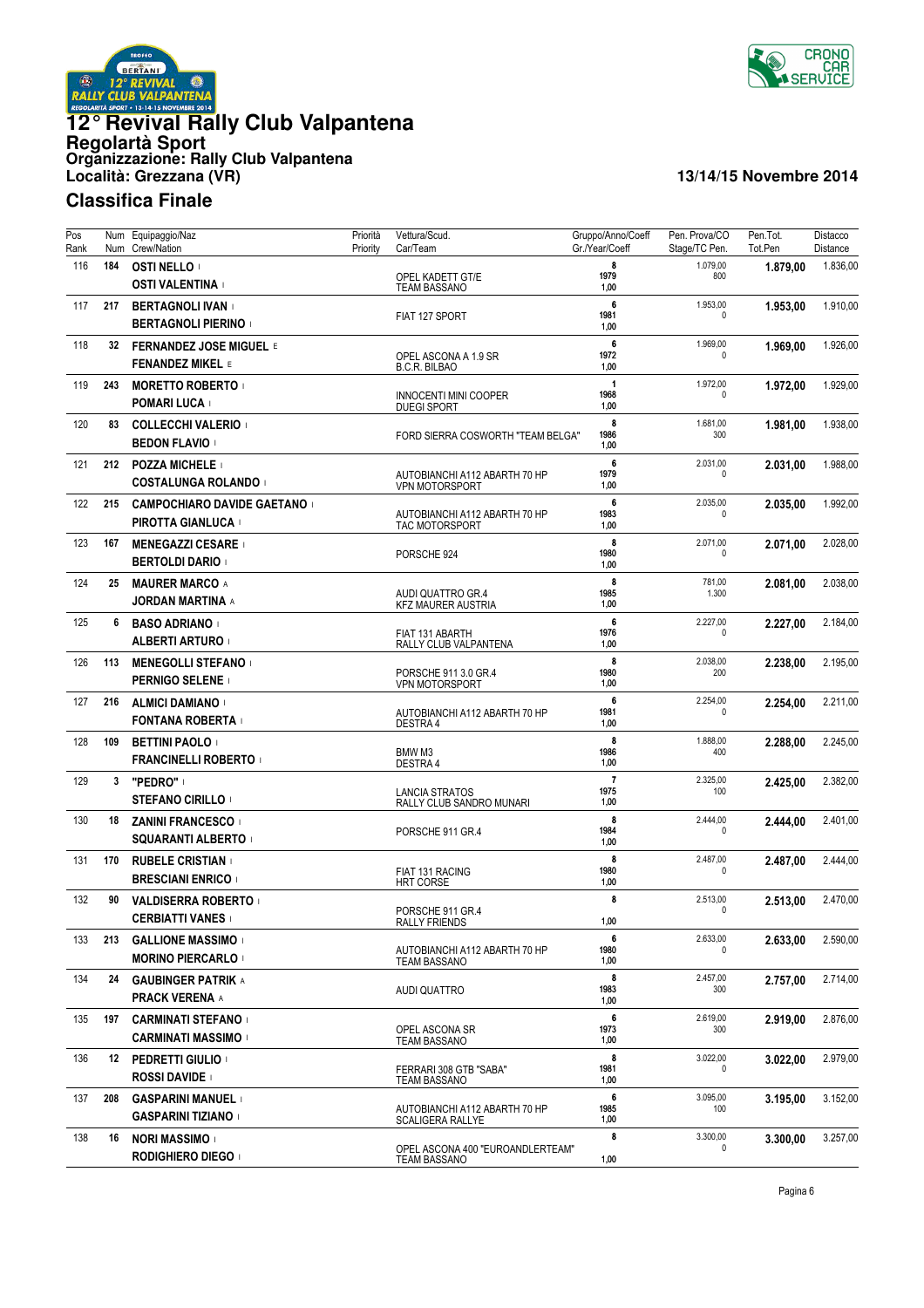![](_page_6_Picture_0.jpeg)

![](_page_6_Picture_1.jpeg)

| Pos<br>Rank | Num<br>Num   | Equipaggio/Naz<br>Crew/Nation                            | Priorità<br>Priority | Vettura/Scud.<br>Car/Team                                     | Gruppo/Anno/Coeff<br>Gr./Year/Coeff     | Pen. Prova/CO<br>Stage/TC Pen. | Pen.Tot.<br>Tot.Pen | Distacco<br>Distance |
|-------------|--------------|----------------------------------------------------------|----------------------|---------------------------------------------------------------|-----------------------------------------|--------------------------------|---------------------|----------------------|
| 139         | 36           | <b>MARINI GIANCARLO</b><br><b>SPANO' LORENZO</b>         |                      | PORSCHE 911 RS                                                | $\overline{7}$<br>1973<br>1,00          | 3.300,00<br>0                  | 3.300,00            | 3.257,00             |
| 140         | $\mathbf{1}$ | <b>RÖHRL WALTER D</b><br><b>HESSE KLAUS D</b>            |                      | PORSCHE 911 "HEIGO"<br><b>DIEZ CLASSIC</b>                    | $\overline{7}$<br>1975<br>1,00          | 3.300,00<br>$\mathbf 0$        | 3.300,00            | 3.257,00             |
| 141         | 4            | <b>CECCATO GIANFRANCO</b><br><b>BORGO GIUSEPPE</b>       |                      | FIAT 131 ABARTH "4 ROMBI CORSE"                               | 8<br>1979<br>1,00                       | 3.300,00<br>0                  | 3.300,00            | 3.257,00             |
| 142         | 44           | <b>LODA ROSSANO</b><br><b>FOTI STEFANO</b>               |                      | FIAT RITMO 75 GR.2 "4 ROMBI CORSE"<br><b>SCALIGERA RALLYE</b> | $\overline{7}$<br>1979<br>1,00          | 3.300,00<br>$\mathbf 0$        | 3.300,00            | 3.257,00             |
| 143         | 159          | <b>DANESE SIMONE</b><br><b>DANESE ALESSIO</b>            |                      | OPEL ASCONA                                                   | 8<br>1980<br>1,00                       | 3.300,00<br>0                  | 3.300,00            | 3.257,00             |
| 144         | 180          | <b>LOVATO EMANUELE</b><br><b>CAVALLON DIEGO  </b>        |                      | FIAT RITMO ABARTH 130 TC<br>CLUB 91 SQUADRA CORSE             | 8<br>1983<br>1,00                       | 2.665,00<br>700                | 3.365,00            | 3.322,00             |
| 145         | 45           | <b>MIGLIORANZI NICOLA</b><br><b>BALLARIN JHONNY</b>      |                      | FIAT RITMO 75 GR.2 "4 ROMBI CORSE"                            | $\overline{7}$<br>1978<br>1,00          | 3.300,00<br>100                | 3.400,00            | 3.357,00             |
| 146         | 104          | <b>FRANCESCHINI ALESSANDRO</b><br>TONUTTO RAFFAELA       |                      | FORD SIERRA COSWORTH "Q8"                                     | 8<br>1986<br>1,00                       | 3.300,00<br>100                | 3.400,00            | 3.357,00             |
| 147         | 59           | <b>FERRARETTO MARIANO</b><br>PEZZO ANGELO I              |                      | OPEL ASCONA 400 "TEAM SWEDEN"<br>CLUB 91 SQUADRA CORSE        | 8<br>1983<br>1,00                       | 3.300,00<br>200                | 3.500,00            | 3.457,00             |
| 148         | 9            | <b>MAZZETTO LORENZO</b><br><b>MAZZETTO MARZIA</b>        |                      | LANCIA DELTA S4 "MARTINI RACING"                              | 8<br>1986<br>1,00                       | 3.300,00<br>200                | 3.500,00            | 3.457,00             |
| 149         | 110          | <b>VISINTAINER MAURIZIO</b><br><b>VISINTAINER NICOLA</b> |                      | BMW M3<br><b>SCALIGERA RALLYE</b>                             | 8<br>1986<br>1,00                       | 3.300,00<br>200                | 3.500,00            | 3.457,00             |
| 150         | 96           | <b>CECCATO MICHELE</b><br><b>ZARPELLON TOBIA</b>         |                      | BMW M3                                                        | 8<br>1986<br>1,00                       | 3.266,00<br>300                | 3.566,00            | 3.523,00             |
| 151         | 23           | <b>WRIGHT JASON USA</b><br><b>PISTOSO STEFANO</b>        |                      | <b>LANCIA STRATOS</b>                                         | $\overline{7}$<br>1976<br>1,00          | 3.300,00<br>400                | 3.700,00            | 3.657,00             |
| 152         | 71           | <b>COGHI DIEGO I</b><br><b>COGHI FABIO</b>               |                      | OPEL ASCONA 400 "EUROANDLERTEAM"<br>LUXINO RALLY ASD          | 8<br>1983<br>1,00                       | 43,00<br>12.000                | 12.043,00           | 12.000,00            |
| 153         | 200          | <b>ROSSETTO ROBERTO</b><br><b>GALLO ANDREA</b>           |                      | FIAT 124 SPYDER "GULF"<br>CLUB 91 SQUADRA CORSE               | 6<br>1973<br>1,00                       | 72,00<br>12.000                | 12.072,00           | 12.029,00            |
| 154         | 198          | <b>MARCOLIN FRANCESCO</b><br>LODDE MARIA LAURA           |                      | FIAT 124 ABARTH GR.4<br><b>SCALIGERA RALLYE</b>               | 6<br>1973<br>1,00                       | 120,00<br>12.000               | 12.120.00           | 12.077,00            |
| 155         | 202          | <b>TREMONTI FEDERICO</b><br><b>PUNTIN DIEGO  </b>        |                      | TALBOT SAMBA GR.B<br>CLUB 91 SQUADRA CORSE                    | 6<br>1983<br>1,00                       | 233,00<br>12.000               | 12.233,00           | 12.190,00            |
| 156         | 186          | <b>DIVINA ANDREA</b><br><b>DIVINA LUCA</b>               |                      | ALFA ROMEO 33<br><b>MANGHEN TEAM</b>                          | $\overline{7}$<br>1985<br>1,00          | 398,00<br>12.000               | 12.398.00           | 12.355,00            |
| 157         | 235          | <b>BIASCO GIANLUIGI</b><br><b>BIASCO PIERGIORGIO</b>     |                      | LANCIA FULVIA SPORT 1.3<br><b>HCC VERONA</b>                  | $\mathbf{3}$<br>1972<br>1,00            | 471,00<br>12.000               | 12.471,00           | 12.428,00            |
| 158         | 115          | <b>PIOTTO GIANNI</b><br><b>MOTTA LUCA</b>                |                      | PORSCHE 911 CARRERA 3.0<br><b>TEAM BASSANO</b>                | 8<br>1977<br>1,00                       | 558,00<br>12.000               | 12.558,00           | 12.515,00            |
| 159         | 135          | <b>FACCIO GINO</b><br><b>GAIO ANDREA</b>                 |                      | OPEL KADETT GT/E<br>LUXINO RALLY ASD                          | 8<br>1977<br>1,00                       | 683,00<br>12.000               | 12.683,00           | 12.640,00            |
| 160         | 206          | <b>DANIELI DANIELE</b><br><b>MARANGON ANDREA</b>         |                      | FIAT 127 SPORT GR.2                                           | 6<br>1981<br>1,00                       | 824,00<br>12.000               | 12.824,00           | 12.781,00            |
| 161         | 190          | <b>BATTISTI DARIO</b><br>LEOPIZZI JESSICA                |                      | FIAT X1/9<br>SCALIGERA RALLYE                                 | $\overline{\mathbf{r}}$<br>1980<br>1,00 | 1.059,00<br>12.000             | 13.059,00           | 13.016,00            |